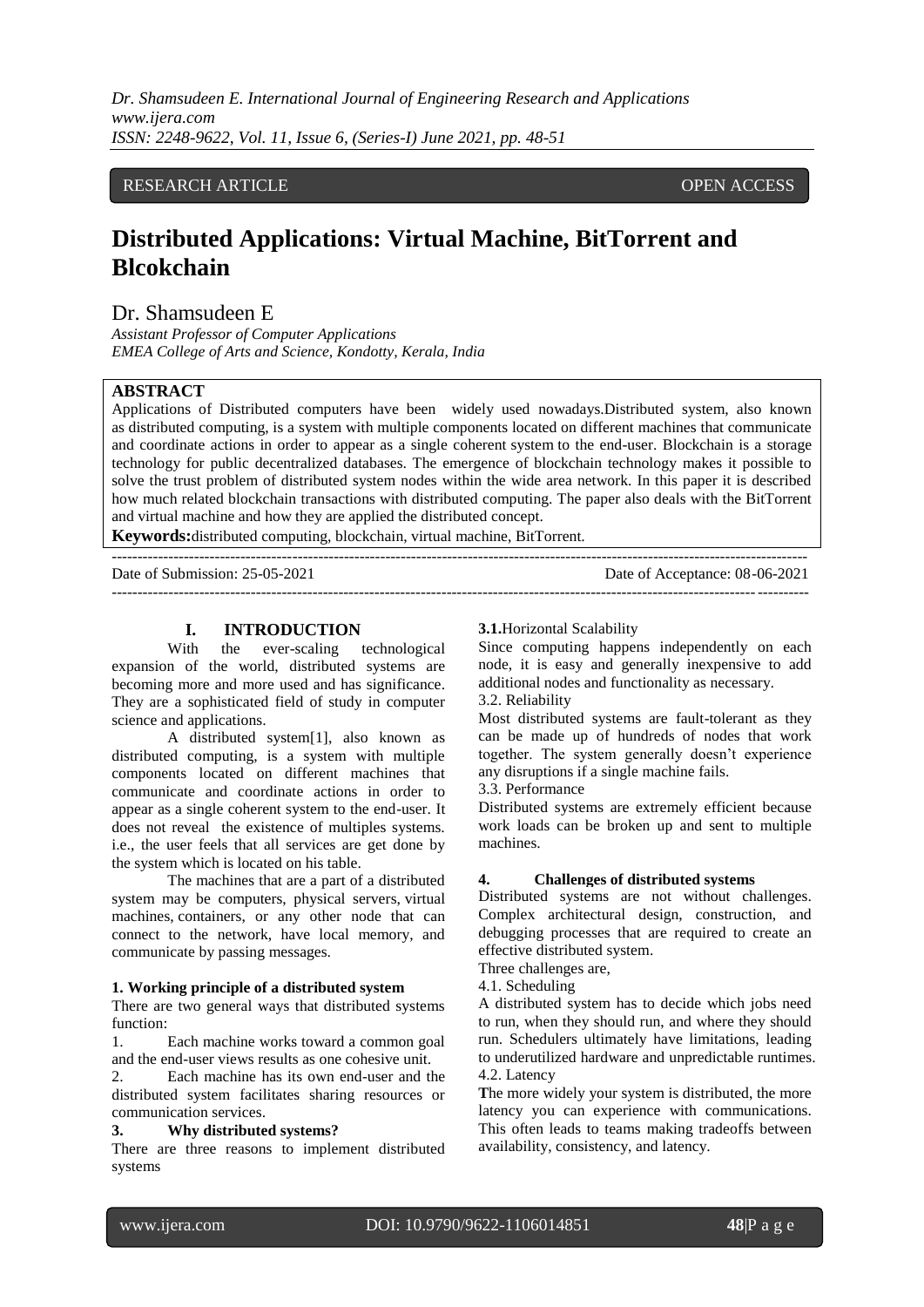## 4.3. Observability

Gathering, processing, presenting, and [monitoring](https://www.stackpath.com/products/monitoring/)  [hardware usage metrics](https://www.stackpath.com/products/monitoring/) for large clusters is a significant challenge.

## **5. How a Distributed System Works and its types**

In a distributed system everything must be interconnected through the communication system. Distributed systems are generally classified into four basic categories based on their architecture.

5.1. Client-server

Clients sends the request to the server to get some service from the server site. Client acts as a requester and sever acts as a master as it fulfills the requests of the client.

5.2. Three-tier

Information about the client is stored in a middle tier rather than on the client site to simplify application deployment. This architecture model is most common for [web applications.](https://blog.stackpath.com/web-application/)

5.3. n-tier

Generally used when an application orforward requests to additional enterprise services on the network.

5.4. Peer-to-peer

Here all the systems gets the equal priority. Responsibilities are uniformly distributed among machines in the system, known as peers[2], which can serve as either client or server.

## **6. Distributed Applications**

If you roll up more than one Rails servers behind a single load balancer and all are connected to one database, could you call that a distributed application? Yes because, as per definition of distributed systems, a group of computers working together to appear as a single coherent system.

A system is distributed only if the nodes communicate with each other to coordinate their action. In this example all systems are connected through a communication network.

#### 6.1. Erlang Virtual Machine

Erlang is a high level functional language that has great semantics for concurrency, distribution and fault-tolerance(error detection). The Erlang Virtual Machine[3] itself handles the distribution of an Erlang application.A built-in distribution mechanism enables designers to create a system whose processes may run on different computers. Erlang handles fault detection and recovery in distributed systems and has fault recovery schemes, which can be customized. The Development Environment includes several facilities for creating interfaces between applications written in Erlang and other programming languages.

Its model works by having many isolated [lightweight processes](https://en.wikipedia.org/wiki/Light-weight_process) all with the ability to talk to each other via a built-in system of message passing. This is called the [Actor](http://berb.github.io/diploma-thesis/original/054_actors.html)  [Model\[](http://berb.github.io/diploma-thesis/original/054_actors.html)4] and the Erlang OTP libraries can be thought of as a distributed actor framework

The model is what helps it achieve great concurrency rather simply — the processes are spread across the available cores of the system running them. Since this is indistinguishable from a network setting (apart from the ability to drop messages), Erlang's VM can connect to other Erlang VMs running in the same data center or even in another continent. This swarm of virtual machines run one single application and handle machine failures via takeover (another node gets scheduled to run).

In fact, the distributed layer of the language was added in order to provide fault tolerance. Software running on a single machine is always at risk of having that single machine dying and taking your application offline. Software running on many nodes allows easier hardware failure handling. provided the application was built with that in mind.

## 6.2. BitTorrent

BitTorrent[5](peer-to-peer protocol)is one of the most widely used protocol for transferring large files across the web via torrents. The main idea is to facilitate file transfer between different peers in the network without having to go through a main server. That is, Each computer that downloads the data downloads it from the web page's central server.



Figure 1

Traditionally, a computer joins a BitTorrent swarm by loading a .torrent file into a BitTorrent client. The BitTorrent client contacts a "tracker"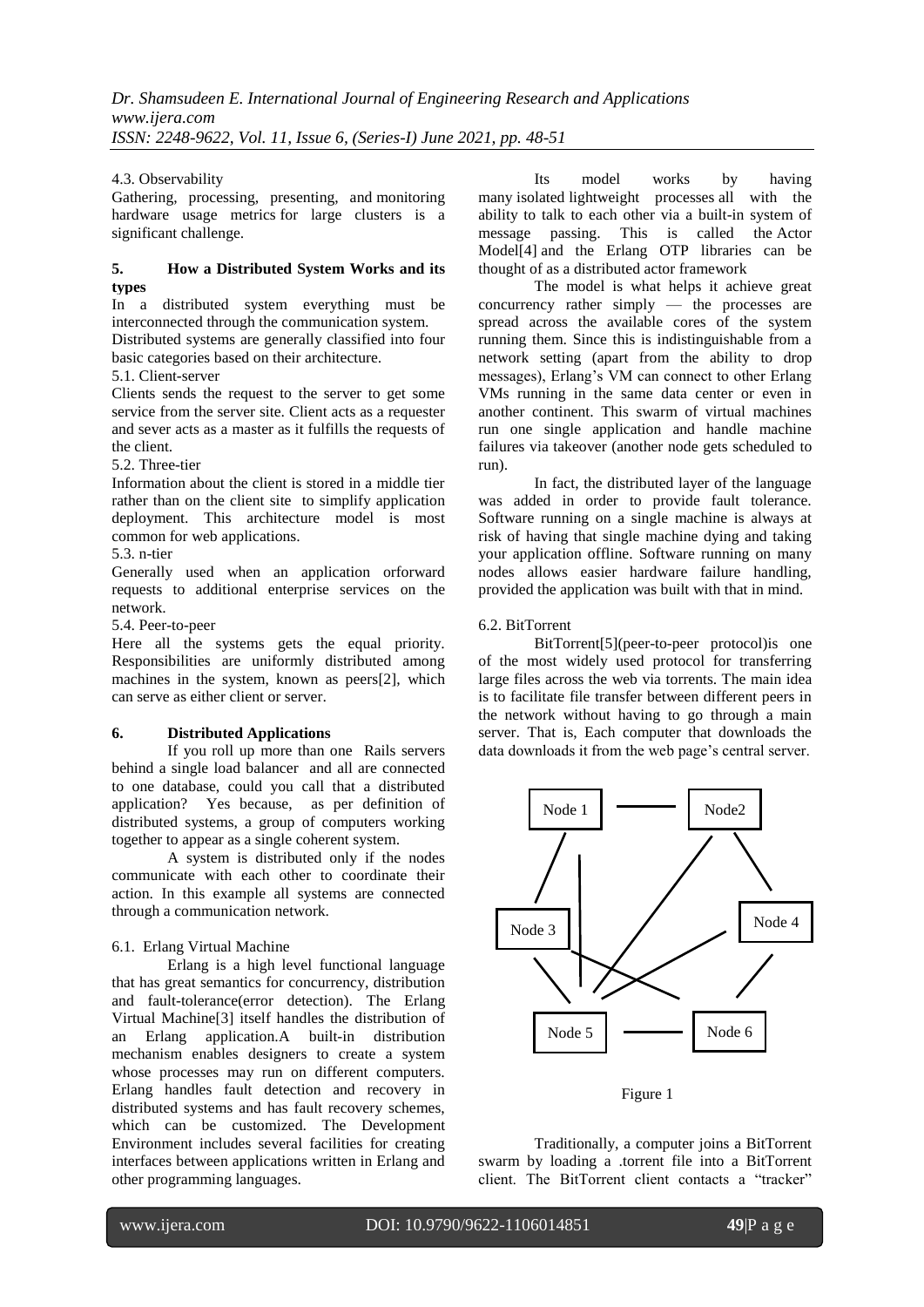specified in the .torrent file. The tracker is a special server that keeps track of the connected computers. The tracker shares their IP addresses with other BitTorrent clients in the swarm, allowing them to connect to each other.

Once connected, a BitTorrent client downloads bits of the files in the torrent in small pieces, downloading all the data it can get. Once the BitTorrent client has some data, it can then begin to upload that data to other BitTorrent clients in the swarm. In this way, everyone downloading a torrent is also uploading the same torrent( shown in Fig. 1. This speeds up everyone's download speed. If 10,000 people are downloading the same file, it doesn't put a lot of stress on a central server. Instead, each downloader contributes upload bandwidth to other downloaders, ensuring the torrent stays fast.

Importantly, BitTorrent clients never actually download files from the tracker itself. The tracker participates in the torrent only by keeping track of the BitTorrent clients connected to the swarm, not actually by downloading or uploading data.

## 6.2.1. Leechers and Seeders

Users downloading from a BitTorrent swarm are commonly referred to as "leechers" or "peers". Users that remain connected to a BitTorrent swarm even after they've downloaded the complete file, contributing more of their upload bandwidth so other people can continue to download the file, are referred to as "seeders". For a torrent to be downloadable, one seeder – who has a complete copy of all the files in the torrent – must initially join the swarm so other users can download the data. If a torrent has no seeders, it won't be possible to download – no connected user has the complete file.

BitTorrent clients reward other clients who upload, preferring to send data to clients who contribute more upload bandwidth rather than sending data to clients who upload at a very slow speed. This speeds up download times for the swarm as a whole and rewards users who contribute more upload bandwidth.

# **6.3. Distributed Ledgers and Blockchain**

A distributed ledger[6] is a database that can be shared and synchronized across multiple computers accessible by multiple people concurrently. It allows transactions to have public "witnesses". The participant at each node of the network can access the recordings shared across that network and can keep an identical copy of it. Any changes or additions made to the ledger are reflected and copied to all participants within seconds.

A distributed ledger as it stands across the computers in contrast to a centralized one which is more prone to cyber attacks and fraud, as it has a single point of failure. But, Cyber attacks and financial fraud are reduced by the use of distributed ledgers.

## 6.3.1. Blockchain

A blockchain[7] is essentially a shared database filled with entries that must be confirmed and encrypted. An easy way to understand is to think of it as a highly secure and verified Office 365 document. Each document entry dependent on a logical relationship to all its predecessors. The name blockchain refers to the "blocks" that get added to the chain of transaction records. To facilitate this, the technology uses cryptographic signatures called a hash.

The most important difference to remember is that blockchain is just one type of distributed ledger. Although blockchain is a sequence of blocks, distributed ledgers do not require such a chain. Furthermore, distributed ledgers do not need proof of work and offer – theoretically – better scaling options.

On the surface, distributed ledger sounds exactly how you probably envision a blockchain. However, all blockchains are distributed ledgers, but remember that not all distributed ledgers are blockchains. Whereas a blockchain represents a type of distributed ledger, it is also merely a subset of them.

For security, the blockchain uses encryption[8]. The owner of a wallet that contributes transactions to the chain has a public and private key. The private key is his own passcode to open the wallet, and a public key is used to distribute to payers who send bitcoins. A private key should never be shared, but the public key is what the name suggests  $-$  it's shared with other users as a way to send money only to the intended recipient.

The blockchain can be compared to the Internet. The Internet is not one server where everyone browses content. Instead, it's a massive group of network equipment that work together to connect users to web content. No one person can change the Internet, its infrastructure, or the content it contains. That makes it secure from having anyone entity control its applications

# **II. CONCLUSION**

Distributed systems are the dominant platform for any application, both in academic and industry.This article briefly described the current scenario of blockchain technology.This paper attempts to describe the ideas of blockchain as an application of distributed system, and gives a picture of blockchain for building a wide area